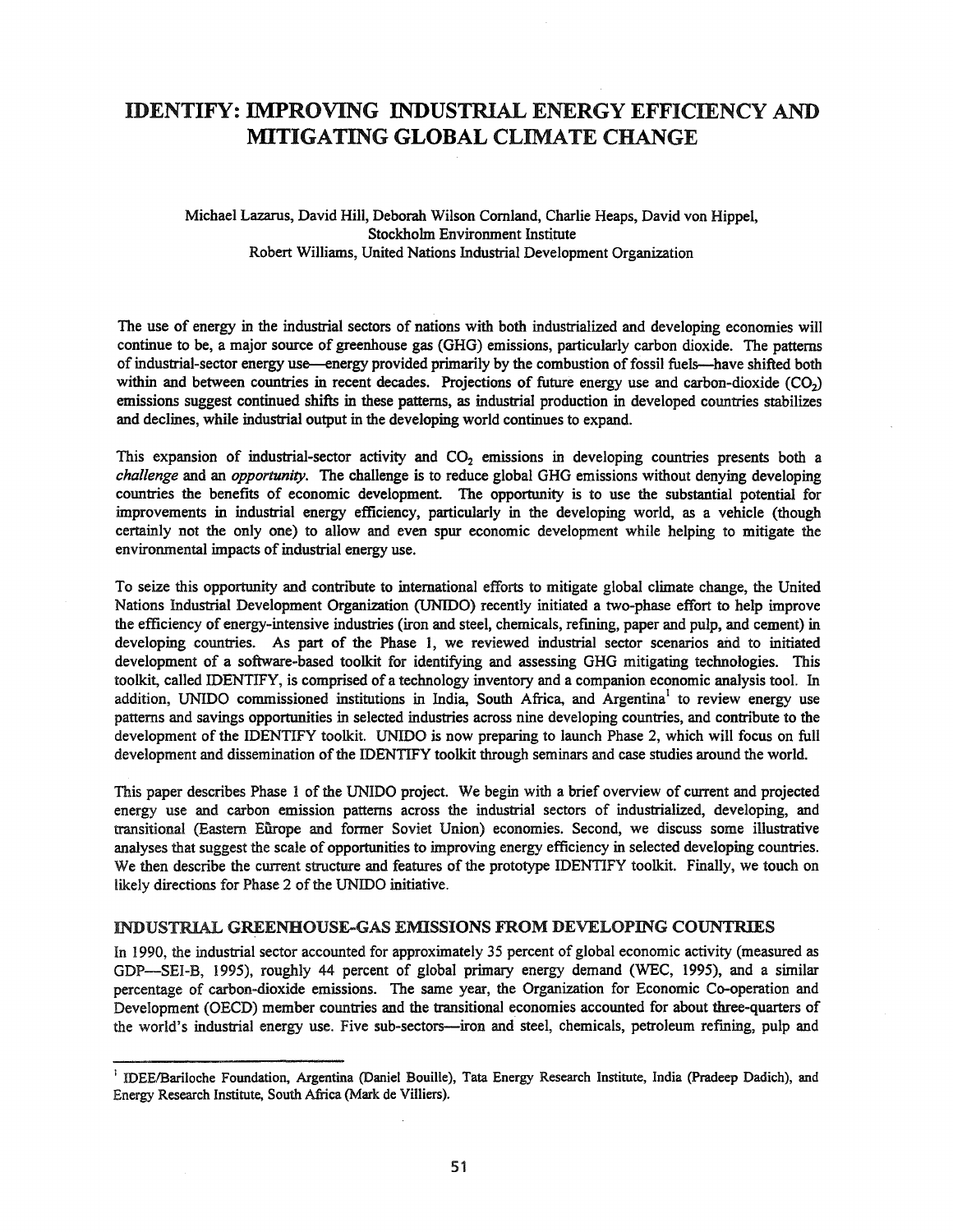paper, and cement—are the most energy-intensive, using sizable shares of the sector's overall energy demand at the global, regional, and, usually, national levels (World Energy Council, 1995). As Figure I indicates, there is substantial room for reducing the energy intensities of these industries in developing and transition economies (especially China), through investments in retrofits-installing energy-efficient technologies and applying know-how. This is true even taking into account variations in the quality of domestic fuels and in the profitability of the commodities produced by each sub-sector. Lack of access to capital is a clear barrier to such investments in most of these countries.



#### Figure 1: Industrial Energy Intensity By Sub-sector, 1990

Opportunities for investment in more energy efficient and lower GHG emitting technologies are likely to increase greatly in the next two decades, as new productive capacity is needed in developing nations and as international efforts to mitigate emissions (such as joint implementation or Global Environmental Facility support) continue to develop. The scenarios of the Intergovernmental Panel on Climate Change (IPCC) show the geographical distribution of industrial energy use changing markedly in the future, with developing nations responsible for over 40 percent of global industrial-sector energy demand by 2020, and about 60 percent by 2050. In Raskin and Margolis' (SEI-B, 1995) Conventional Development Scenario (CDS), the developingcountry dominance of industrial-sector energy use is even more complete, reaching nearly 70 percent of global use by  $2050<sup>2</sup>$ 

Although energy is used in the industrial sector to produce and manufacture a vast array of materials and products, there are a few major sub-sectors that can be singled out as using sizable shares ofthe sector's overall energy demand at the global, regional, and, usually, national levels. The World Energy Council (WEC, 1995) lists five sub-sectors in particular—iron and steel, chemicals, petroleum refining, pulp and paper, and cement as being the five most energy-intensive, accounting for about 45 percent of total world industrial primary energy use in 1990. Together with the non-ferrous metals sector, these industries are the major contributors to energy-related carbon dioxide emissions, as illustrated in Figure 2 below.

 $2$  For a fuller description of the CDS and IPCC scenarios, and their assumptions and methodology, see Raskin and Margolis (1995) and IPCC (1992). The IPCC example cited here is scenario IS92a. The CDS is built on the same macro-level assumptions (GDP and population growth) as the IPCC scenario, but embodies a more detailed and disaggregated analysis of energy demand. The CDS scenario projects that developing countries, as per capita income increases, will follow a similar path in materials use and energy intensity change by subsector. This path reflects a rapid increase in activity, followed by reduction in energy intensity (per unit GDP), and saturation of material demands. A similar "convergence paradigm" is also utilized in Lazarus et al., 1993.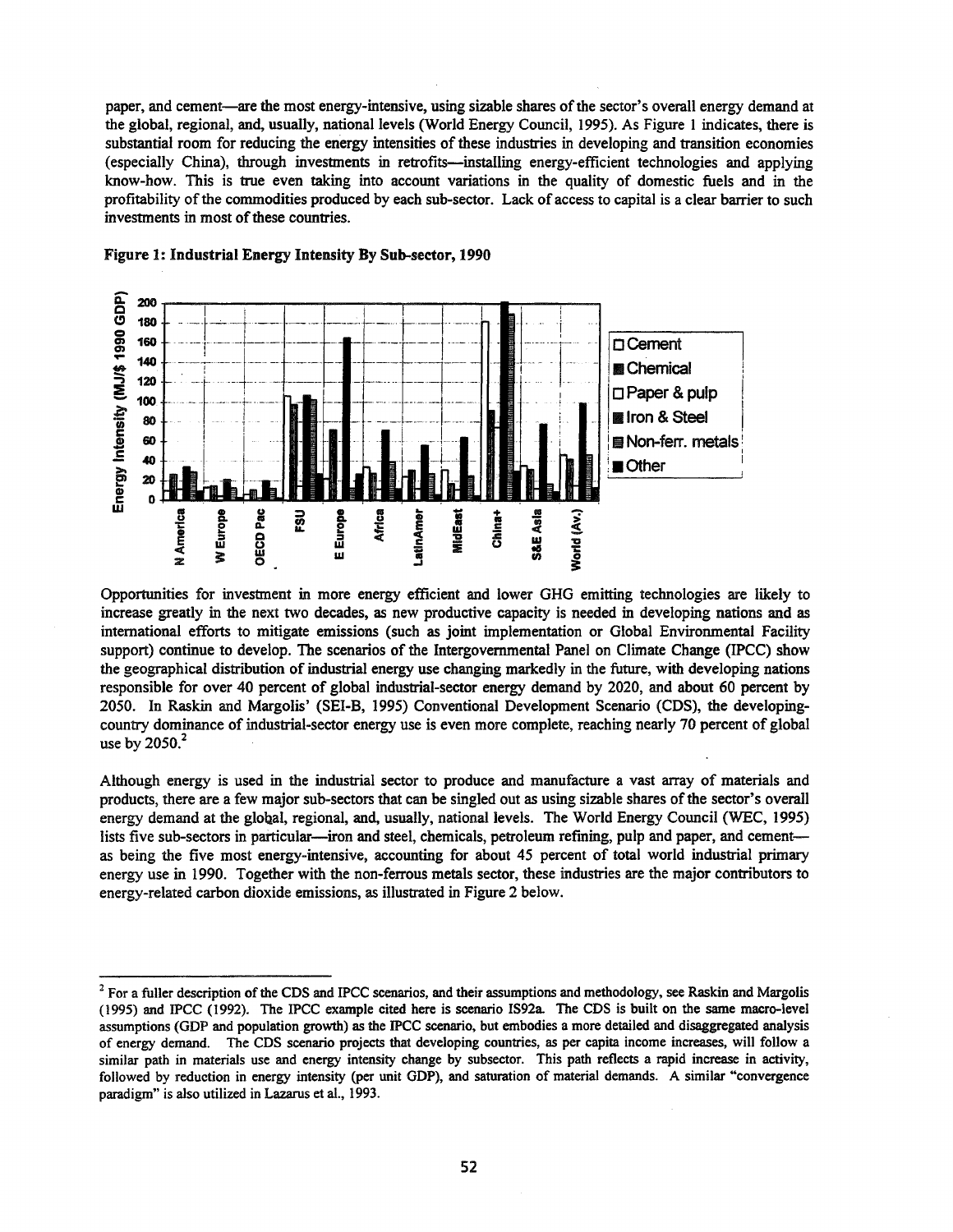Figure 2: Current and Projected Industrial CO<sub>2</sub> Emissions from Energy Use (Conventional Development Scenario, SEI-B, 1995)



Figure 2 illustrates that conventional development patterns-population and economic growth assumptions from IPCC (1992) combined with a continuation and extension of industrialized country lifestyles and patterns of production and consumption-could lead to a seven-fold increase in carbon emissions by the year 2050 from 1990 levels. Under such a scenario, industrial-sector  $CO<sub>2</sub>$  emissions from the developing nations would increase to over three-fourths of the global total, with emissions from a single sub-sector--iron and steel-nearly equaling the total industrial  $CO<sub>2</sub>$  emissions from the OECD and transition economy nations combined.

The Conventional Development Scenario shown in Figure 2 reflects a shift in energy- and emissions-intensive industries (including iron and steel, cement, paper and pulp, chemicals, and oil refming) from the OECD to the currently developing world. In OECD countries the industrial subsector with the highest emissions by 2050 is "other industries," reflecting a shift in industrial production in developed nations away from traditional "smokestack" industries and toward high-technology industries, such as electronics and biotechnology.

These shifts in emission patterns reflect the interplay of two dynamics.<sup>3</sup> First, the integration of the global economy facilitates the relocation of industrial production to developing countries where labor costs are far lower. Second, the demand for energy-intensive materials (e.g. steel and cement) needed for infrastructure development and production ofmany consumer goods (cars, refrigerators, etc.) increases rapidly on a per capita basis during the industrialization process, and then levels off, as demand is saturated (Williams, Larson, and Ross, 1987). During the 1980s for example, crude steel production nearly doubled in China and increased markedly in India as well. In contrast, annual steel production in Japan was stagnant during the decade, and production in the United States declined by about one quarter. A similar pattern of shifting production occurred during the 1980s in the cement industry. Cement production in China and India nearly tripled during the decade, almost doubling their share of global output, while production in Japan and the United States were primarily in modest decline, with the share of world production from those two countries falling by over 20 percent.

 $3$  For a detailed discussion of the dynamics of shifting energy use patterns, see Schipper and Meyers, 1992.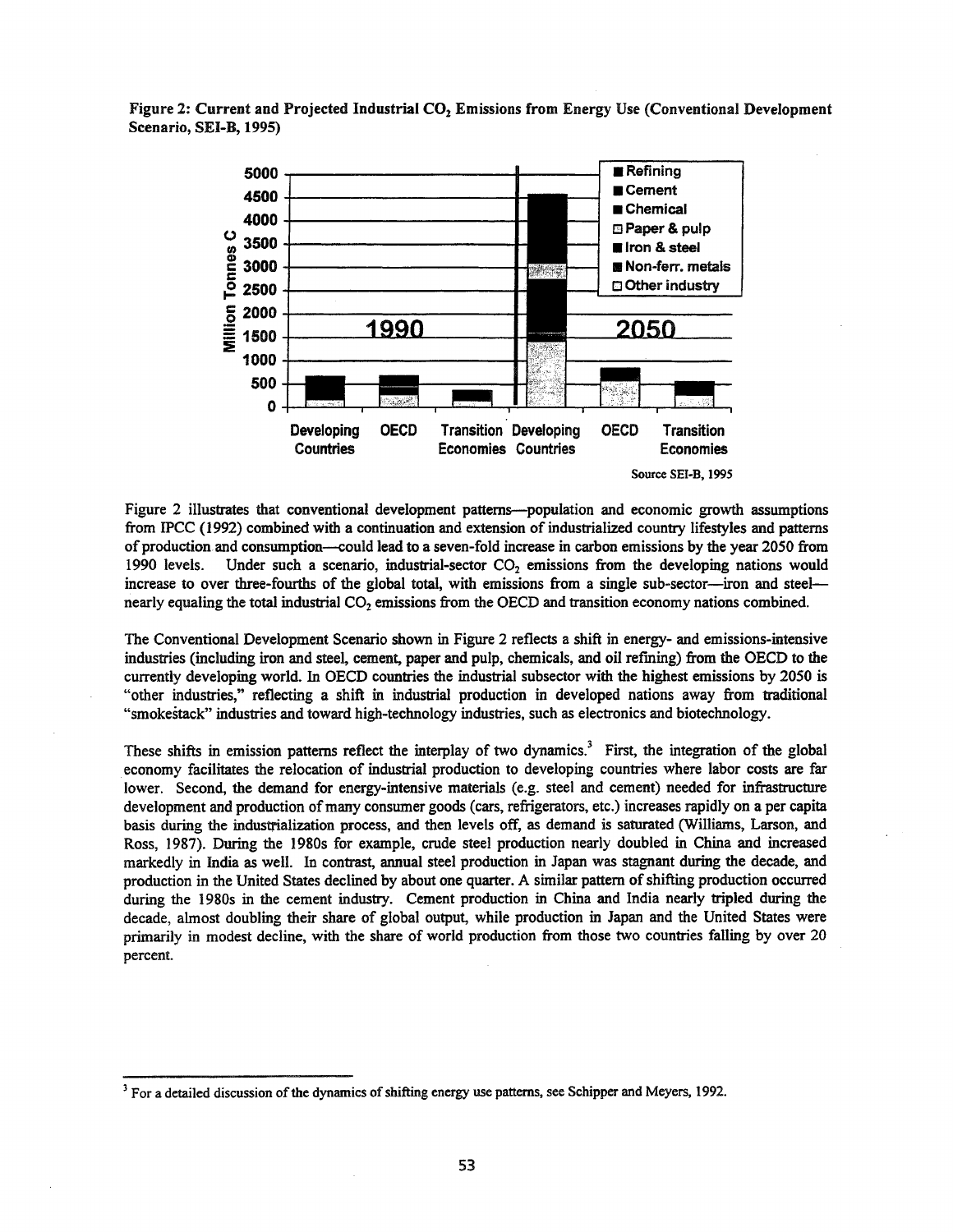## OPPORTUNITIES FOR INVESTMENTS IN INDUSTRIAL ENERGY EFFICIENCY IN DEVELOPING COUNTRIES

Under business-as-usual assumptions (no major interventions), growth in carbon emissions from industrial energy use, are likely to be very robust, and centered almost entirely in developing nations. As a consequence, if future global greenhouse-gas emissions are to be significantly reduced, the investment opportunities that would ensure efficient industrial energy use and the use of renewable fuels in developing economies need to be captured. Depending on the technologies adopted, there is a wide variation in the amount of energy that could be required to meet the needs for industrial output from new industrial plants. This range is illustrated with examples of energy intensity for steel production in several countries and for the best current practice ("State of the Art") in Figure 3. The energy efficiency of the new plants will in large part determine the level of industrial-sector carbon emissions for many years to come.



Figure 3: Process Energy Use for Steel Production. National Averages Compared to State of the Art<sup>4</sup>

Examples of the potential to apply industrial energy-efficiency options are described in the results of initial GHG mitigation analyses for a number of developing nations performed under the auspices of the UNEP/RIS0 GHG Abatement Studies. In these studies, abatement scenarios were used to explore industrial CO<sub>2</sub> emissionreduction potentials through efficiency improvements and fuel-switching measures. Although they represent only initial, incomplete surveys of industrial-sector  $CO<sub>2</sub>$  abatement options, the potentials identified represent substantial fractions of reference-case industrial emissions: 47% for Brazil, 47% for Egypt, 56% for India, 25% for Venezuela and 79% for Zimbabwe (UCCEE, 1994). In a separate study on energy efficiency opportunities in North Korea, von Hippel and Hayes (1995) estimated that industrial boiler and furnace improvements *a/one* could save about 12 percent of the nation's annual output of coal, compared to 1990 production levels, with a savings in carbon-dioxide emissions of about 15 millions tonnes per year.

Achieving energy-efficiency improvements in existing plants will require both the application of know-how, in the form of better procedures and management schemes, and new technologies and fuels. Improvements can be achieved relatively quickly through better management practices. While such changes involve little to no technology investments, the transaction costs associated with making them happen may represent opportunities for high-payback joint implementation (JI) investments.

A survey of 304 industries in India revealed the savings potentials shown in Table 1. Opportunities for reducing energy intensities in small and medium-sized industrial firms in Brazil have been identified through audits by the National Technological University in a program entitled, "Optimization of the Rational Use of Energy" (RUE). According to the assessment made under this program, the total annual energy consumption in the 543 firms audited was 409 Mtoe/year. The technically-feasible savings identified was 49 Mtoe per year, or

<sup>&</sup>lt;sup>4</sup> Data shown in this figure are derived from the Technology Inventory produced as a part of this project.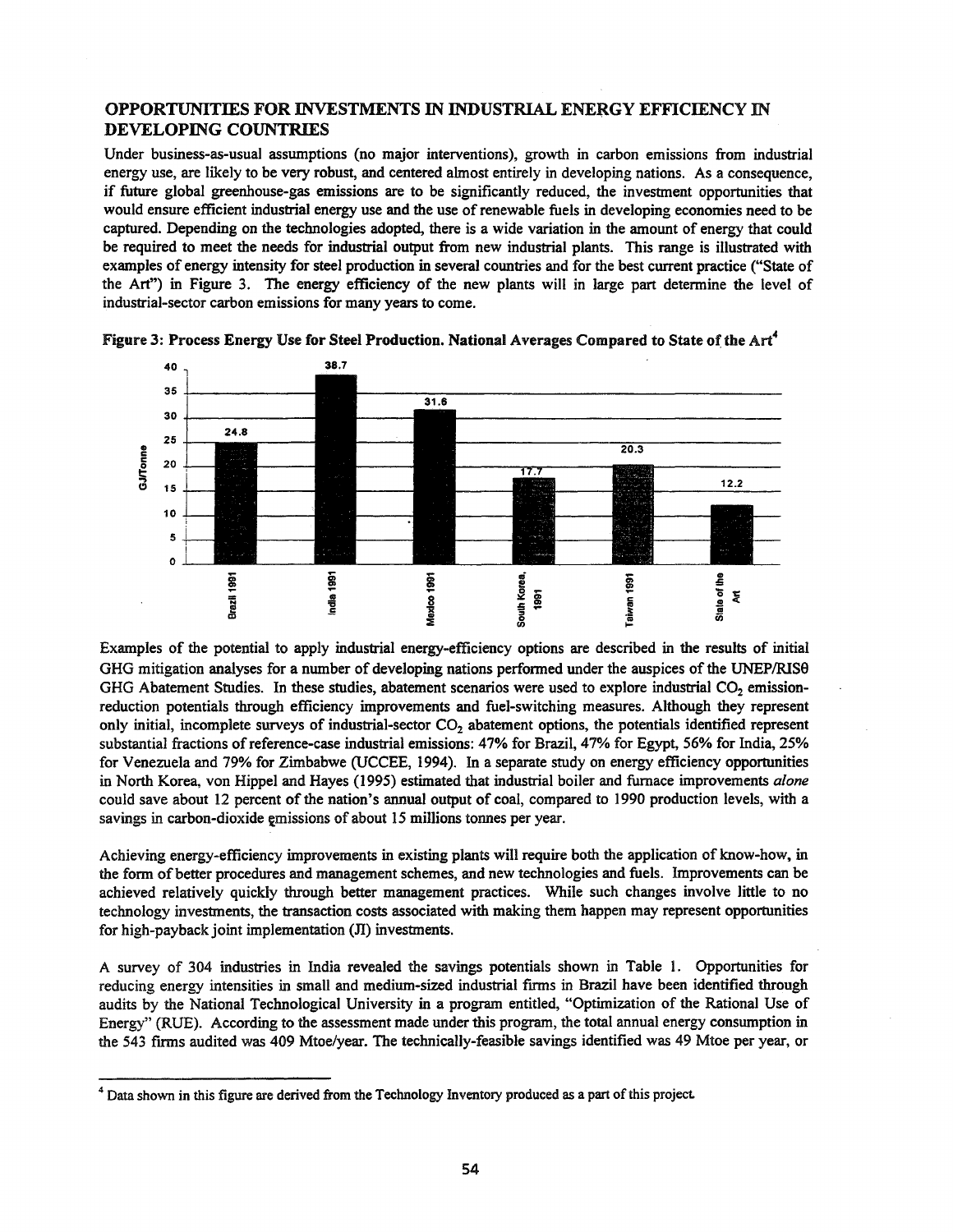12% of the total energy used. Table 2 shows the breakdown of potential savings by measure. This assessment found that 50 percent of the potential savings would require technology investments while 50 percent could be achieved through "house keeping."

|                   | Industries (% of total energy consumption) |                                   | and Medium-size Brazilian Industries |                                            |                                          |                          |  |
|-------------------|--------------------------------------------|-----------------------------------|--------------------------------------|--------------------------------------------|------------------------------------------|--------------------------|--|
| Industry          | Without<br>significant<br>investment       | With<br>significant<br>investment | Total<br>(%)                         | <b>Energy Efficiency</b><br><b>Measure</b> | <b>TOE</b><br>per Year<br><b>Savings</b> | Percen<br>of To<br>Savir |  |
|                   | (%)                                        | $(\% )$                           |                                      | <b>Boiler</b> combustion                   | 22302                                    | 46                       |  |
| Foundries         | 15                                         | 10                                | 25                                   | <b>Furnace combustion</b>                  | 3753                                     | 8                        |  |
| <b>Aluminum</b>   | 8                                          | $\overline{2}$                    | 10                                   | Insulation                                 | 8084                                     | 17                       |  |
| <b>Cement</b>     | 4                                          | 4                                 | 8                                    | Use of steam                               | 3267                                     | 7                        |  |
| <b>Fertilizer</b> | 12                                         | $\overline{2}$                    | 14                                   | Use of condensates                         | 2497                                     | 5                        |  |
| Paper             | 6                                          | 12                                | 18                                   | Energy recovery                            | 5987                                     | 12                       |  |
| <b>Glass</b>      |                                            | 5                                 | 10                                   | Process                                    | 356                                      | L                        |  |
| Textiles          | 10                                         | 5                                 | 15                                   | Lighting                                   | 390l                                     | 1                        |  |

Table 1: Energy Saving Potential in Indian

| Table 2: Energy-savings Potential in Small |
|--------------------------------------------|
| and Medium-size Brazilian Industries       |

Energy Efficiency TOE Percentage

Source: Proceedings of the conference on energy savings in industry organized by FICCI, Bombay, India (1988).

| significant | significant                            | $(\% )$         | <i><u>Measure</u></i>    | per Year       | of Total       |
|-------------|----------------------------------------|-----------------|--------------------------|----------------|----------------|
| investment  | investment                             |                 |                          | <b>Savings</b> | <b>Savings</b> |
| $(\%)$      | $(\%)$                                 |                 | <b>Boiler</b> combustion | 22302          | 46             |
| 15          | 10                                     | $\overline{25}$ | Furnace combustion       | 3753           | 8              |
| 8           | 2                                      | 10              | Insulation               | 8084           | 17             |
| 4           | 4                                      | 8               | Use of steam             | 3267           |                |
| 12          | 2                                      | 14              | Use of condensates       | 2497           | 5              |
| 6           | 12                                     | 18              | Energy recovery          | 5987           | 12             |
| 5           |                                        | 10              | Process                  | 356            |                |
| 10          |                                        | 15              | Lighting                 | 390            |                |
|             | gs of the conference on energy savings |                 | Electricity              | 623            |                |
|             | d by FICCI, Bombay, India (1988).      |                 | Energy management        | 1375           |                |
|             |                                        |                 | <b>Fuel substitution</b> | 166            | 0              |
|             |                                        |                 | <b>TOTAL</b>             | 48945          |                |

# THE ROLE OF IDENTIFY

The UNIDO Industrial Development Energy Technology Investment Framework (IDENTIFY) toolkit can play a significant role in catalyzing energy efficiency and GHG reduction by assisting in the identification and comparison of industrial investment opportunities. As many previous studies have pointed out, developing countries require access to specific information describing the technological options available for harnessing efficiency and fuel-switching opportunities as well as tools to allow for their evaluation and comparison. The World Resources Institute, for example, illuminated developing countries' need for impartial information on available energy-efficient technologies in the energy chapter of their 1992-93 annual publication (WRI, 1992). The IPCC elaborated on this theme in 1996, calling for "concerted efforts to disseminate information" on GHG abatement techniques and technologies (IPCC, 1996).

The software tool IDENTIFY has been developed as a concrete effort to contribute to addressing these needs. IDENTIFY can be used to assess energy-efficiency and fuel-switching measures that can reduce fossil-fuel consumption, thereby reducing greenhouse-gas emissions and, in many cases, providing overall economic benefits as well. The package consists of an Analysis Tool and an Industrial Technology Inventory, each designed to complement the other but be useable, if desired, on a stand-alone basis. Together they are designed to answer two principal questions:

- @ To what extent can improved industrial technologies and practices reduce greenhouse-gas emissions in a given developing country?
- @ What other impacts such as· costs and non-economic benefits would result from the implementation of such measures?

### The Technology Inventory

The IDENTIFY Technology Inventory is a spreadsheet-based database which provides quick and easy access to information about technological options for reducing greenhouse-gas emissions in the industrial sector. It contains a wide range of efficiency and fuel-switching measures (both technologies and processes) that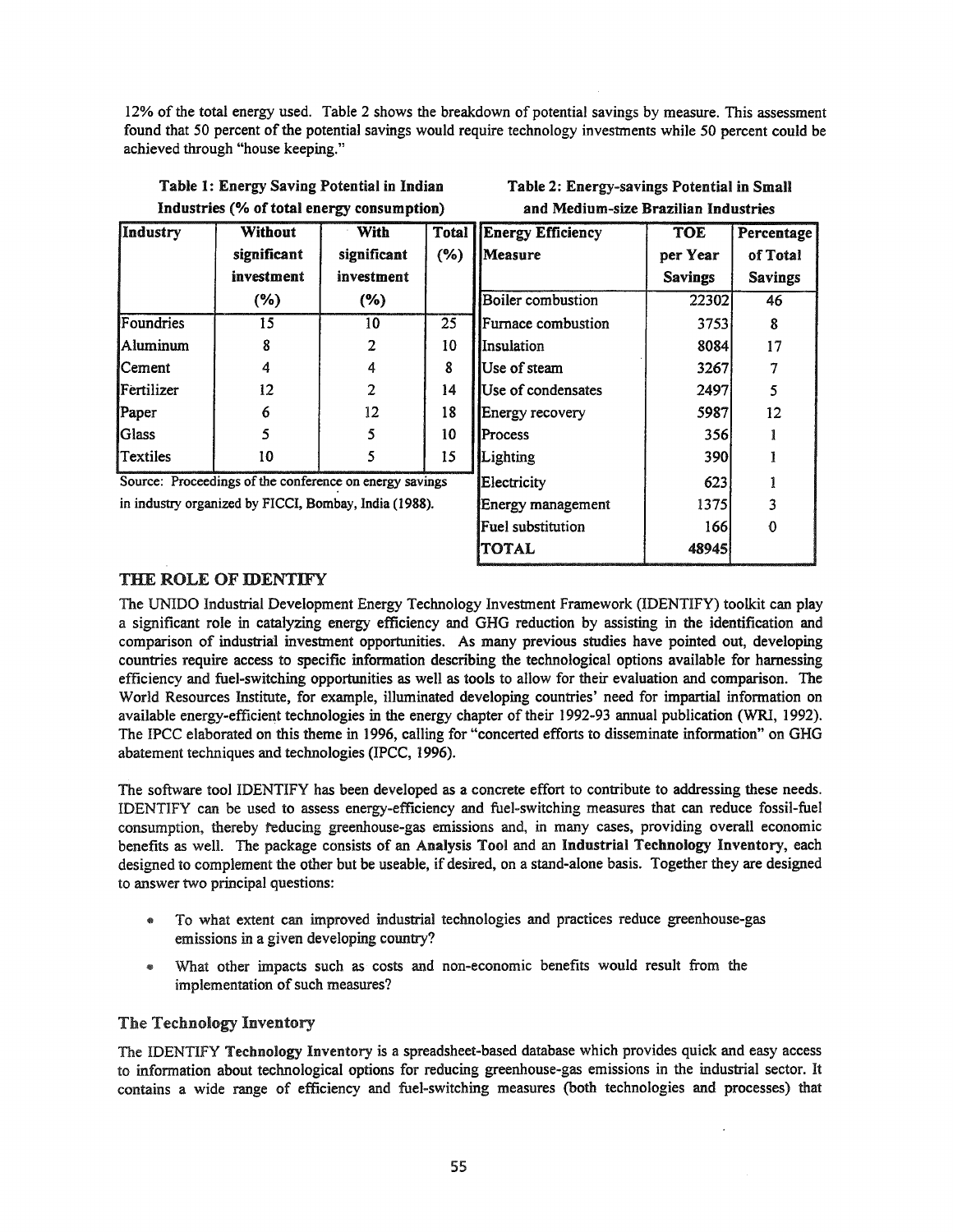represent good current practice in developed countries in the selected industrial sectors. Inputs from regional experts have been used to incorporate successful developing-country experiences.

Information on greenhouse-gas mitigation options for the industrial sector can be found in a wide array of sources. Considerable research effort is often needed to collect the books, reports, and other literature that can help to identify promising technologies, to determine where they have been used, and to show the benefits that can be achieved through their application. A primary goal in creating the Inventory was to enable access to the data available from many disparate sources and to present them in a cohesive, consistent manner.

To allow for quick access to data sources, the Inventory has been structured in three hierarchical layers labeled: *Sector, Stage* and *Process/technology,* as shown in Figure 4. The Inventory currently spans five energyintensive industries or "sectors." An additional sector, "general," contains cross-cutting technologies applicable across a range of industrial processes and applications, as such motor drive systems, lighting, and fuel switching. The final level in the hierarchy is labeled "Process/Technology." All data records in the Technology Inventory are specified at this level. .

|  |  | <b>Figure 4: Technology Inventory Structure</b> |  |  |
|--|--|-------------------------------------------------|--|--|
|--|--|-------------------------------------------------|--|--|

| <b>Sector</b>             | <u>Stages</u>            | <b>Process/Technology</b>       |
|---------------------------|--------------------------|---------------------------------|
| RUDGPaber                 | *Aggregate               | <b>Extended Nip Press</b>       |
| Iron&Steel                | Pulping                  | <b>Reduced Air Requirements</b> |
| Cement                    | <b>Bleaching</b>         | <b>Waste Heat Recovery</b>      |
| <b>Petroleum Refining</b> | Wood Preparation         | <b>Wet Pressing Advances</b>    |
| Nitrogen Fertilizer       | <b>Chemical Recovery</b> | <b>High Consistency Forming</b> |
| General                   | Paper Making             | Infrared Radiation Drying       |
|                           | Multi-Stage              | Impulse Drying                  |
|                           |                          | etc.                            |

The data for each sector is broken down by stages, which differ for each sector, as shown in Table 3. The "Aggregate" stage lists total energy consumption per unit of product. The "Multi-stage" classification lists technologies spanning more than one production stage, such as medium consistency processing in the pulp and paper industry.

|               | Sectors   Pulp & Paper        | Iron & Steel                                  | <b>Cement</b>                                           | Petroleum<br>Refining | Nitrogen<br>Fertilizer         | <b>Aluminum</b>                           | <b>General</b>                       |
|---------------|-------------------------------|-----------------------------------------------|---------------------------------------------------------|-----------------------|--------------------------------|-------------------------------------------|--------------------------------------|
| <b>Stages</b> | <b>Aggregate</b><br>l⊕Pulping | ●Aggregate<br>•Agglomerization                | •Aggregate<br>•Raw Material • Separation<br>Preparation | Aggregate             | <b>Aggregate</b><br>-Reforming | <b>•Aggregate</b><br>●Alumina<br>Refining | <b>Aggregate</b><br> ●Fuel Switching |
|               | <b>-Bleaching</b>             | •Coke Making                                  | •Clinker<br>Production                                  | <b>Conversion</b>     | <b>Synthesis</b>               | ∙eAluminum<br>Smelting                    | •Cogeneration                        |
|               | •Wood<br>Preparation          | •Iron Making                                  | •Finish<br>Grinding                                     | •Reforming            | loCO2<br>Removal               | ·Holding,<br>Casting,<br>Melting          | <b>.Lighting</b>                     |
|               | •Chemical<br>Recovery         | Steel Making                                  |                                                         | ∫⊕Finishing           | <b>.Multi -Stage</b>           |                                           | <b>•Motor Drive</b>                  |
|               | •Paper                        | •Secondary<br>Refining                        |                                                         |                       |                                |                                           | <b>.</b> Pumps & Fans                |
|               | Making<br>·Multi-Stage        | l●Casting<br>$\bullet$ Forming &<br>Finishing |                                                         |                       |                                |                                           | l•Other                              |

The Inventory contains four categories of information: energy data, cost data, non-energy impacts, and references. Energy data include process energy use and estimated energy savings per unit of output. Cost data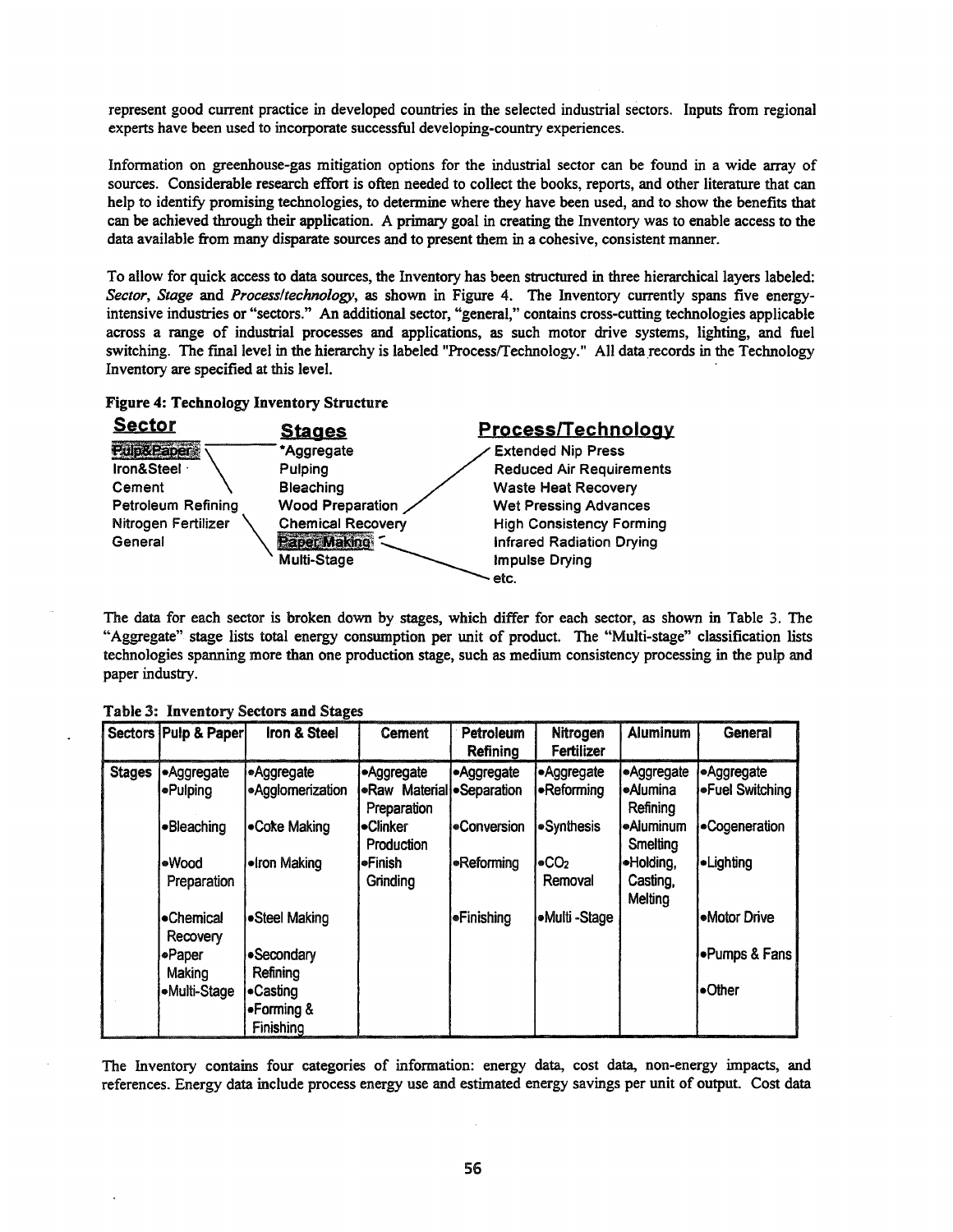include capital costs, operation and maintenance costs, cost of saved energy, and financial indicators, such as simple payback, net present value and internal rate of return. Non-energy impacts include changes in product quality, productivity, or work environment. The database also contains references that direct the user towards important contacts and more detailed literature.

In some cases, the Inventory contains data about the specific processes within a particular stage of production. In other cases, the use of processes may not be applicable, so that data will only be available for the stage as a whole or for typical technologies (e.g. current, state-of-the-art, advanced, etc.). For example, some data sources may record the costs and energy use of specific machines in a steel plant, while others may simply record the total energy used in milling or other stages of production. For this reason, the Technology Inventory has been structured in a generalized fashion allowing data to be recorded either for a stage as a whole, or, if available, for more specific processes or technologies. As an example, consider the pulping stage of the pulp and paper industry. Several processes separate and treat wood or recycled paper fibers when producing pulp. These include: Kraft (chemical), mechanical, thermo-mechanical, and biological. Processes may be further classified by technology. For example, batch and continuous digesters are used within the Kraft process. Figure 5 illustrates a sample Technology Inventory entry for the pulping stage of the Pulp & Paper sector, where in 1988, the US national average for the pulping process was 10.53 GJ per ton of paper.

|                                                                         | <b>Sector</b> 25<br><b>GAS STORE</b> | i Pulp & Paper<br>Pulping      |  |                   | <u> San Angeline en keine der s</u><br><b>March 1980 Communication</b> |                                  |               |                    |
|-------------------------------------------------------------------------|--------------------------------------|--------------------------------|--|-------------------|------------------------------------------------------------------------|----------------------------------|---------------|--------------------|
|                                                                         | <b>Energy Data</b>                   |                                |  |                   |                                                                        | <u> Salat Amerikan adalah da</u> |               |                    |
| Industrial Technology Inventory and the state of the state of the state |                                      |                                |  |                   |                                                                        |                                  |               |                    |
| Process/                                                                | Country &                            | Process                        |  |                   | -- Net Savings --   -------------- Units -----------------             |                                  | <b>Plant</b>  | iReference         |
| Technology                                                              | Year                                 | Energy Use Mid/Low High Energy |  |                   | Physical                                                               |                                  | Form Capacity | Eneray Use         |
| National Avg.                                                           | <b>U.S., 1988</b>                    | 10.53                          |  |                   | GJ per ton paper                                                       |                                  |               |                    |
| State of the Art                                                        |                                      | 3.24                           |  |                   | GJ per ton paper                                                       |                                  |               | 1988 U.S. Average. |
| Advanced                                                                |                                      | 3.63                           |  |                   | GJ per ton paper                                                       |                                  |               | 1988 U.S. Average. |
| Chemical Kraft National Avg.                                            | <b>U.S., 1988</b>                    | 8.30                           |  | MBtu per ton pulp |                                                                        |                                  |               |                    |

#### Figure 5: Technology Inventory Energy Data

As shown here, energy data are recorded in one oftwo ways: (1) process energy use and (2) net savings relative to standard or reference technologies. Process energy use may be given as the absolute amount of energy used for a certain process or as a percentage of the aggregate energy use. Net savings may also be presented as an absolute energy saving or as a percent of energy used in the reference technology. Saving estimates are often presented as a range, thus we have provided "high" and "low" estimated savings fields. In cases where the source provides only one savings estimate, the entry appears under the "low" savings estimate field. Reference and Cost data are presented on separate screens, as are non-energy impacts in terms of production or emissions effects.

### The Analysis Tool

The Analysis Tool provides a means for assessing the costs and benefits of industrial greenhouse-gas mitigation strategies. The tool can be useful to anyone with an interest in analyzing industrial greenhouse-gas mitigation options: government planners, researchers, NGOs, consultants or industry managers. The tool is implemented as an Excel spreadsheet, making it easy to use but also flexible and simple to adapt to different user needs and data requirements. It walks the user through the steps needed to evaluate the greenhouse-gas emissions, energy-consumption patterns and costs of different industrial technologies (including both new plants and retrofits) by performing cost-benefit analyses of energy-efficiency and fuel-switching investments.

Figure 6 shows the main menu of the Analysis tool. From here, the user specifies information about the basic physical, cost and emissions characteristics of alternative industrial-sector mitigation options, and projects how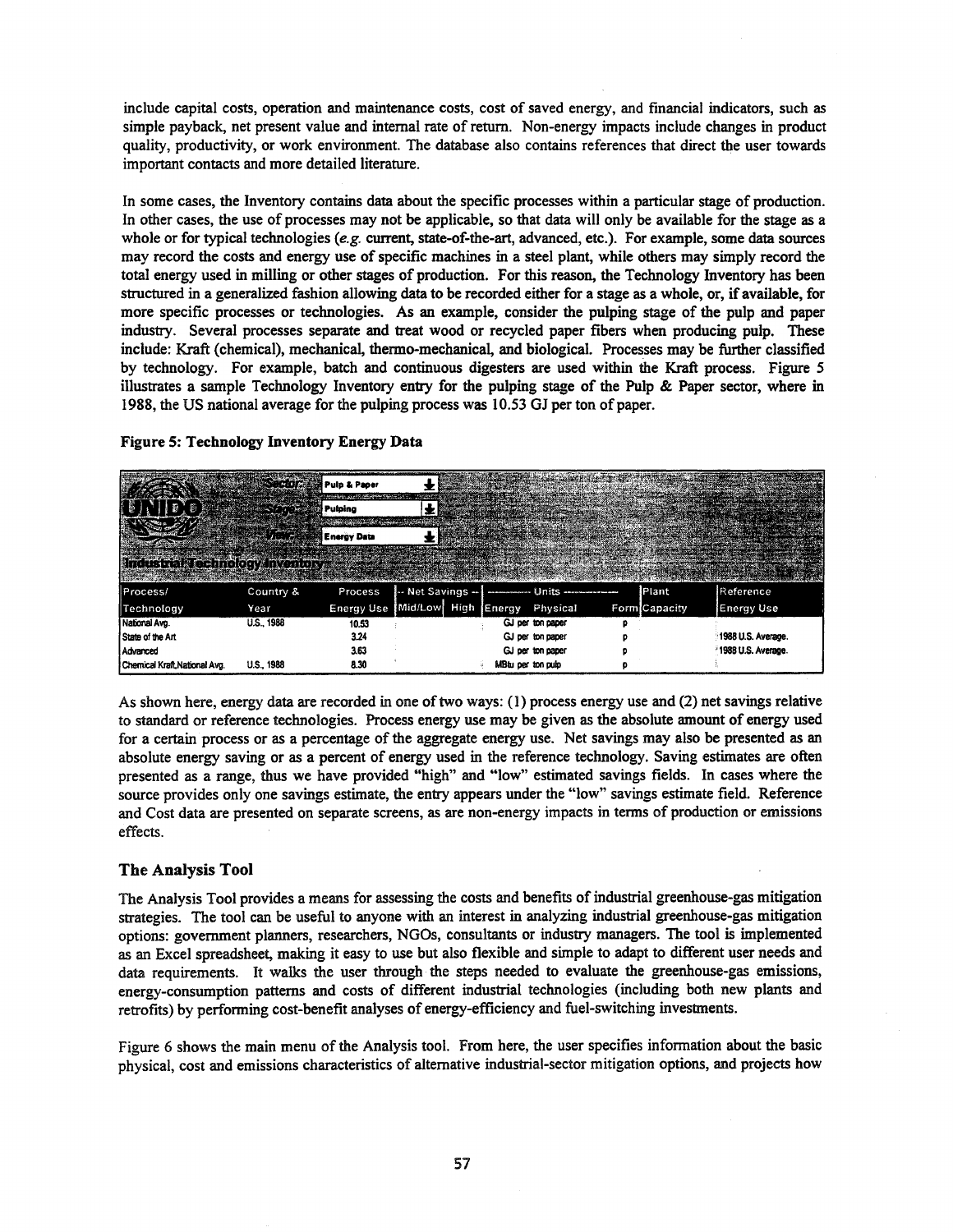costs might change over time. The tool includes specialized calculations for the emissions produced both by on-site fuel use and by off-site generation of electricity or production of steam.

Figure 6: The Analysis Tool Menu

|                                                                           | <b>CERN IDENTIFY SERVICE</b>                                                                                                                                                                                                                                                                   |                            |                |
|---------------------------------------------------------------------------|------------------------------------------------------------------------------------------------------------------------------------------------------------------------------------------------------------------------------------------------------------------------------------------------|----------------------------|----------------|
|                                                                           | NIDO opozicije podemografije pod postale i postale francusk                                                                                                                                                                                                                                    |                            |                |
|                                                                           |                                                                                                                                                                                                                                                                                                |                            |                |
|                                                                           |                                                                                                                                                                                                                                                                                                |                            | <b>WARRANT</b> |
|                                                                           | $\mathbb{R}^{n}$ . The contribution of the contribution of $\mathbb{R}^{n}$ , $\mathbb{R}^{n}$ , $\mathbb{R}^{n}$ , $\mathbb{R}^{n}$ , $\mathbb{R}^{n}$ , $\mathbb{R}^{n}$ , $\mathbb{R}^{n}$ , $\mathbb{R}^{n}$ , $\mathbb{R}^{n}$ , $\mathbb{R}^{n}$ , $\mathbb{R}^{n}$ , $\mathbb{R}^{n}$ , |                            |                |
|                                                                           | a da marka da sensa da sensa da sensa da sensa da sensa da sensa da sensa da sensa de la constructiva de la co<br><u>Marthur Stranger Morten as Cantada and</u>                                                                                                                                | <b>Maria Carl Avents</b>   |                |
|                                                                           | The Commit Within Lines of the                                                                                                                                                                                                                                                                 | <u>severen Brantherman</u> |                |
|                                                                           |                                                                                                                                                                                                                                                                                                |                            |                |
| Click a betton to go to an ered. He and here by clickers the "Menu" tab." |                                                                                                                                                                                                                                                                                                |                            |                |

Two types of analysis can be carried out with the Analysis Tool: project analysis and comparative analysis. Project Analysis can be used to examine the economic viability and environmental benefits of a specific AIJ project under consideration. The benefits of the project, comprising the economic value of the products produced by an industrial facility (e.g. tonnes of cement or steel), are compared to the costs of building and operating the project. Comparative Analysis allows a user to compare any option to a baseline option. This type of analysis can be used to compare alternative approaches to an AIJ project, such as alternative designs for a new facility or alternative retrofits of an existing one. Benefits comprise the cost, energy and emission savings of an option relative to the baseline option. It is important to note that an option which appears favorable under a comparative analysis (for example when compared to a currently operating facility) will not necessarily appear favorable when analyzed using the project analysis described above.

The Analysis Tool projects costs over a 30 year period in order to calculate a range of standard indicators such as the net present value, internal rate of return, and simple payback period for investments. It also calculates key mitigation analysis results including annual avoided carbon emissions, the costs of saved carbon (or benefits, in the case of "no regrets" options), and the cost of saved energy. The spreadsheet reports additional key indicators useful in determining local and global benefits, and identifying financing needs, where needed, to pay for incremental costs. In addition, it displays a range of more detailed reports and graphics including the types of fuels used by each option and the breakdown of costs (capital, operating and maintenance, fuel costs, administration, etc.) for each option. Carbon externality costs can be included in the analysis by simply entering a cost per tonne of carbon emitted, and then clicking on a check box to include this cost in the calculations.

Figure 7 shows a typical graph generated by the tool for an illustrative analysis of a cement plant. It shows the costs of the existing baseline facility versus two potential mitigation scenarios. The first, labeled "Short Term" consists of relatively inexpensive energy-efficiency options with modest capital costs that lead mainly to savings in fuel use (and hence to reduced carbon emissions). The second option, labeled "+ Fuel Switch" goes one step further, by including the short term options and adding in the savings from switching away from the use of coal to a less carbon-intensive and more energy-efficient fuel: natural gas. This option has higher capital costs and leads to further savings in fuel and externality costs.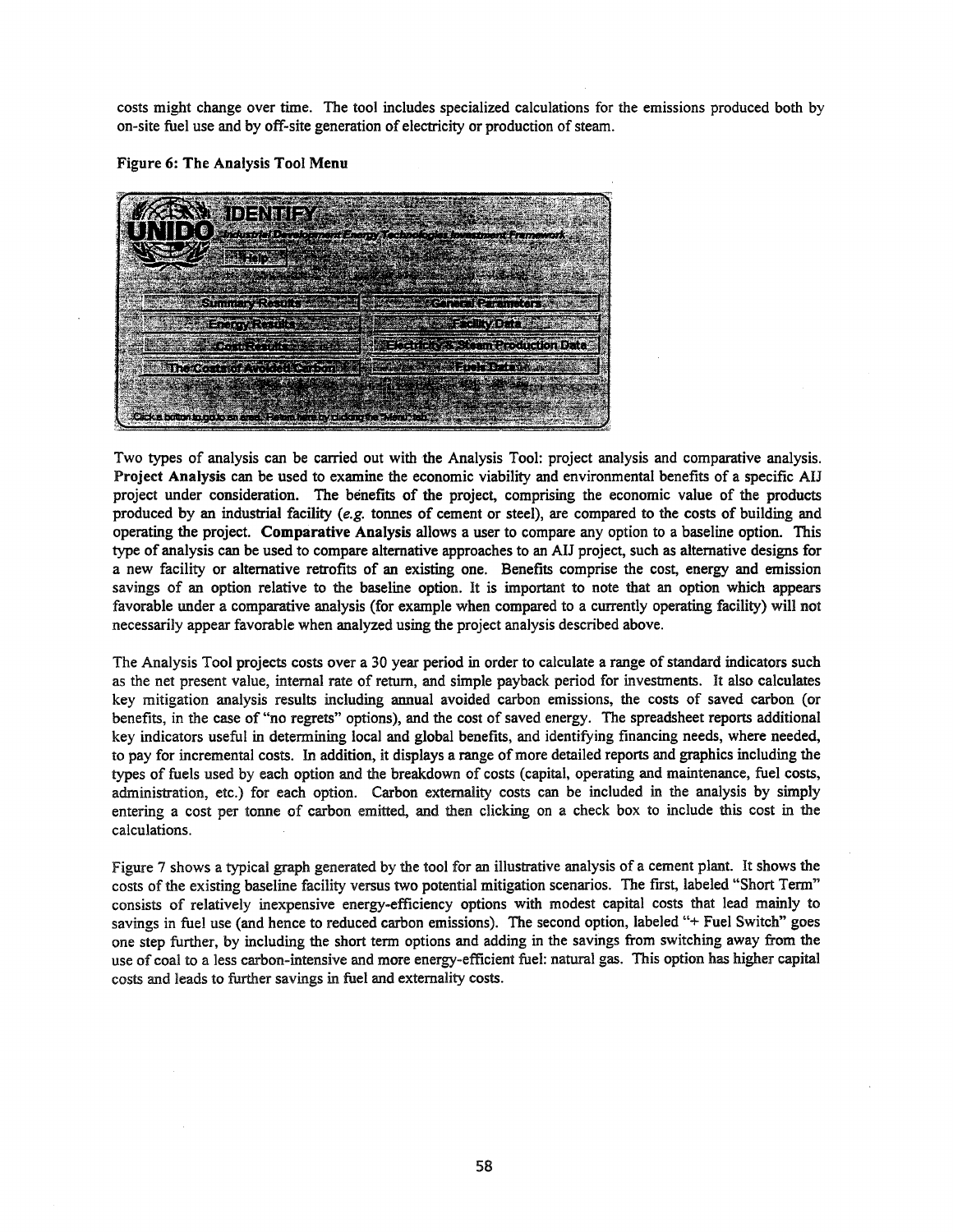Figure 7: Option Costs



Figure 8 summarizes the major results of a *comparative* analysis for the example described above. The existing facility (the baseline option) is not listed because the analysis is based on comparing each option to the costs of the existing facility. The first option can be labeled a "no regrets" mitigation strategy since it leads to carbon emissions savings (265 tonnes per year), and has a positive net present value. On the other hand, the second set of options labeled '+ Fuel switch' lead to a negative NPV (shown on-screen in red and in parentheses). The IRR for this option is only  $3.96\%$ —less than the discount rate of 5%, which was set for the analysis.





Many options may be considered worthwhile, even with negative NPVs, if they lead to significant and costeffective carbon mitigation. The Analysis tools allows users to assess the cost-effectiveness ofthese options by specifying a carbon externality value or *carbon shadow price* (perhaps representing the damage cost associated with the emission, or the willingness of society to pay for reduced carbon emissions).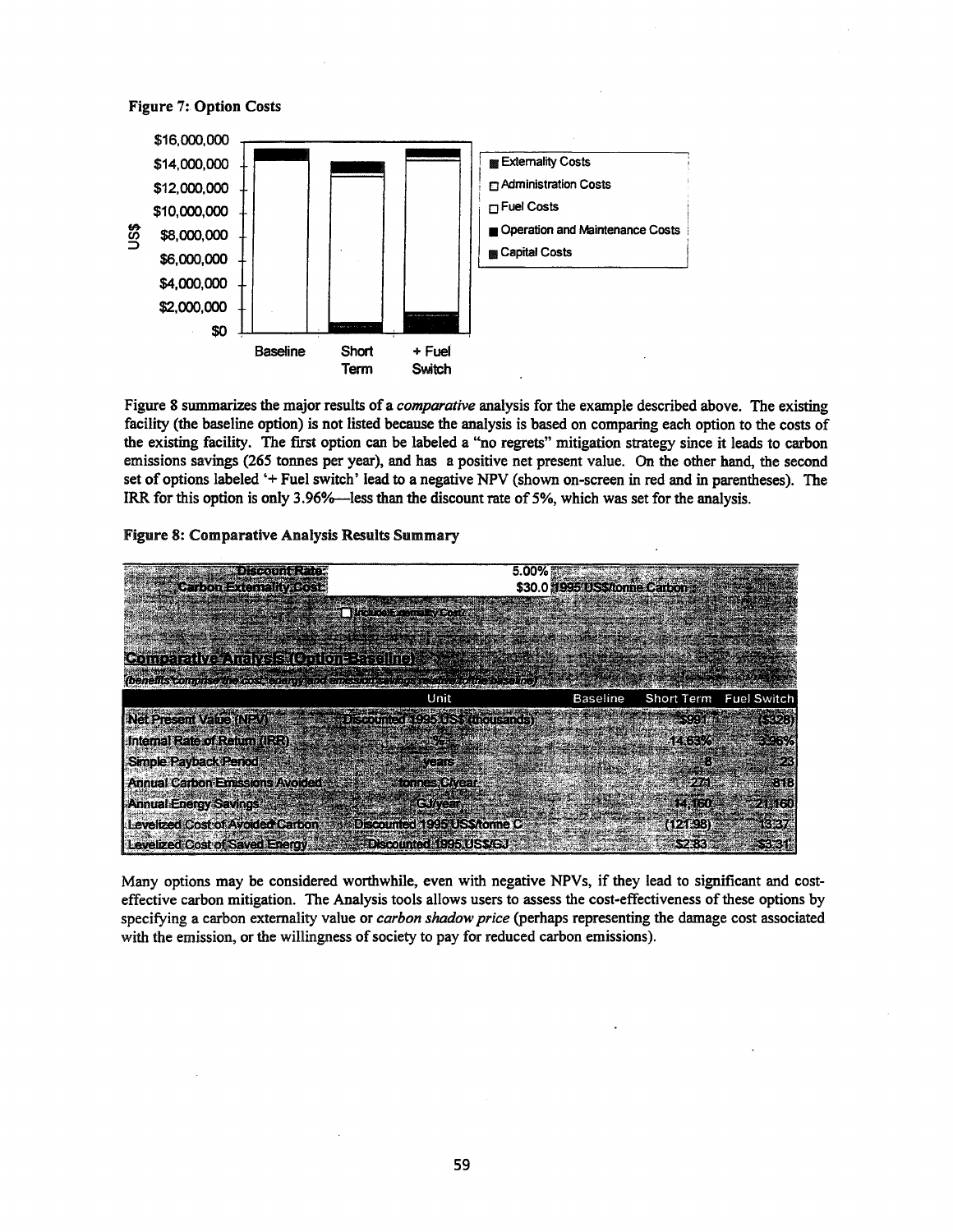## FUTURE DEVELOPMENTS

The Identify software presently consists of working prototypes of a database inventory of industrial sector greenhouse gas mitigation technologies and a linked analysis framework. UNIDO is presently seeking support for Phase 2 of the IDENTIFY initiative. The objectives of Phase 2 will be:

- to advance development of the Analysis Tool to allow for aggregation of plant-level results to the subsector and national levels. The Analysis Tool allows for rapid assessment of technological options at the specific plant level, but requires the expertise of an energy analyst to run and does not provide functions for aggregating plant-level analysis to the sub-sectoral or national levels.
- to expand the data available in the existing Technology Inventory, thereby creating a comprehensive source of information on energy-efficient industrial technologies. The Technology Inventory currently includes over 300 specific measures, but is not comprehensive. At present, the data cover a limited range of measures for the iron  $\&$  steel, pulp  $\&$  paper and cement industries, as well as some measures for the fertilizer and refining industries. As does the current version, the expanded Inventory will contain information on the energy use, costs, and GHG emissions associated with selected industrial-sector technologies and practices. State-of-the-art technologies as well as best practices as documented both industrialized and developing countries will be included. Information on technology transfer issues will be included where possible. The expanded inventory will cover seven energy- and emissions-intensive industrial sub-sectors (iron & steel, building materials, non-ferrous metals, pulp & paper, refming, chemicals, and food processing & tobacco), as well as important cross-cutting end-uses and technologies such as lighting, combined heat and power, and motor drives. It will also be designed to allow for linkages to other databases and user-provided information.
- to link and fully integrate the Analysis Tool and the Industrial Technology Inventory into one software package which moves beyond the limitations of simple spreadsheets and provides on-line guidance, assisting the user in the analytical process. The new advanced version of the Analysis Tool will provide direct links to the data contained in the Technology Inventory, allowing users to compare relevant technology options. The integrated tool will also allow the user to move beyond the project-level analysis currently available (and particularly suited for evaluated AIJ opportunities) and work at the aggregate level. Aggregate-level analysis capabilities will provide a broad picture of current and future potential to avoid greenhouse-gas emissions throughout a specific industry or an entire nation's industrial sector. Analyses performed at the project-level can be combined with end-use and economic data for industrial sub-sectors and estimates of technology costs and penetration rates to generate scenarios of energy use and emissions in the industrial sector and the country as a whole. By providing a "big picture" ofthe industrial sector, the tool will assist in developing national action plans for industrial-sector GHG emissions abatement and prioritizing investments across sub-sectors.
- to provide training and support in applying IDENTIFY in studies aimed at identifying and evaluating a range of industrial abatement options that meet the objectives of the FCCC.

The resulting full-fledged operational tool would be straight-forward, readily understandable, and flexible, making it useful to analysts and decision-makers with little computing experience, while powerful enough for more experienced planners, economists, and engineers to conduct comprehensive cost-benefit analyses. Further, the tool would be tested in developing countries and adapted to ensure that it meets their needs.

The ultimate goal of the IDENTIFY initiative is to provide decision-makers and analysts at the national, regional, or facility level with a database and framework to identify and evaluate the fmancial and greenhouse gas emissions benefits of specific technologies. In doing so, these tools will help to identify "win-win" opportunities or the net incremental costs which would need to supported though activities implemented jointly (AIJ), Jl, or other international initiatives, such as the Global Environment Facility.